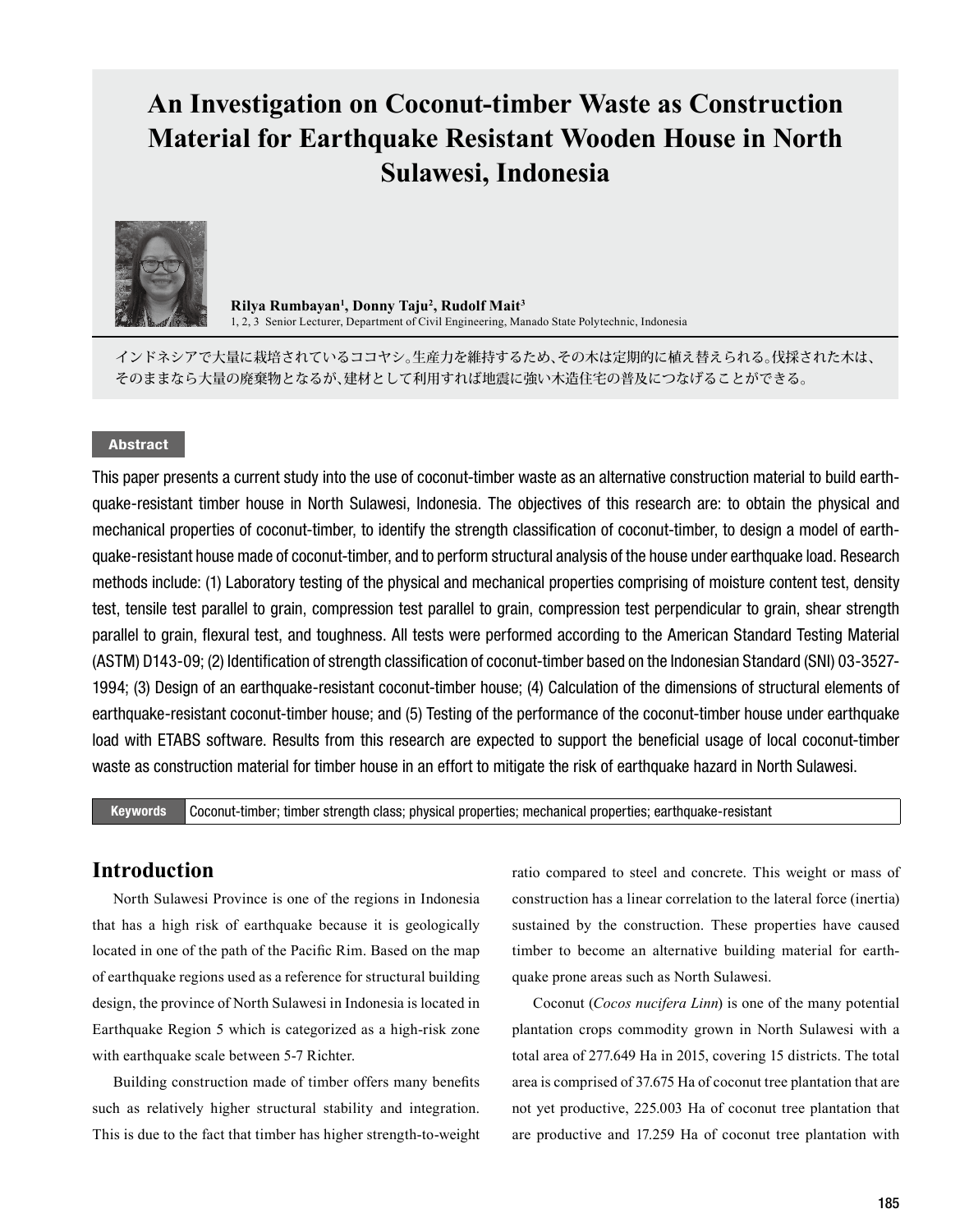coconut trees aged over 50 years and needed rejuvenation because of their declining fruit productivity (Data from Dinas Perkebunan Prov. Sulut, 2015). This rejuvenation is needed to allow more space for new coconut plantation. The largest waste from the rejuvenation of coconut trees are the trunks from old coconut trees. If the trunks are left unprocessed, they can become breeding places for diseases that could strike coconut seedlings, which in turn will bring disadvantages to the local farming communities. Processing and utilization of the unproductive coconut trees as a construction material for timber house can be an alternative solution to the handling of coconut tree trunks after the rejuvenation, which will be beneficial to the local communities.

In general, the anatomical structure of a coconut tree consists of vascular bundle and ground tissue in the form of parenchyma. Macroscopically, there are differences in the density (distribution) of vascular bundle based on its location (height and depth) in the coconut tree trunk. More toward the center, the density of vascular bundle decreases, while toward the vertical the density of vascular bundle increases (Sudarna, 1990). The ability of vascular bundle as a support for timber strength is closely related to the thickness of fibre cell wall and silica content in the cell (Rahayu, 2001).

Density of coconut-timber varies depending on depth and height of the trunk. The density decreases with increasing trunk height and increases from the central part to the edge of the trunk. More toward the center of the trunk, coconut-timber is softer. Moreover, the density of coconut-timber also varies according to variety, location and age of the coconut tree (Polomar, 1990). Density of coconut-timber can be categorized into three based on the thickness of timber starting from the part closest to the bark. High density wood  $(>0.6 \text{ g/cm}^3)$  covers 53% of the trunk, generally located closest to the bark with thickness from 7.5 cm to 12.5 cm, having characteristic of very resistant to scratches; medium density wood  $(0.4\n-0.6 \text{ g/cm}^3)$  covers 25% of the trunk, is in the thickness from 5 cm to 10 cm after the high-density-wood part, having characteristics of slightly resistant to scratches and cannot withstand humid weather; and low density wood  $($  <0.4 g/cm<sup>3</sup> $)$  covers 22% of the trunk, located in the center, quite soft, quickly weathered, cannot withstand scratches and humid weather.

The Indonesian standard about the quality and dimensions of construction timber, SNI 03-3527-1994, uses the physical properties (Air-dry Density) to classify timber into 5 strength classes (**Table 1**).

#### Table 1. Mechanical properties of timber

| Strength | Air-dry       | Absolute<br>Flexural  | Absolute<br>Compressive |
|----------|---------------|-----------------------|-------------------------|
|          |               |                       |                         |
| Class    | Density       | Strength              | Strength                |
|          |               | (Kg/cm <sup>2</sup> ) | (Kg/cm <sup>2</sup> )   |
|          | > 0.90        | >1100                 | > 650                   |
| Н        | $0.90 - 0.60$ | $1100 - 725$          | $650 - 425$             |
| Ш        | $0.60 - 0.40$ | $725 - 500$           | $425 - 300$             |
| IV       | $0.40 - 0.30$ | 500 - 360             | $300 - 215$             |
| V        | $\leq 0.30$   | $\leq 360$            | ${}_{\leq 215}$         |
|          |               |                       |                         |

Source: SNI 03-3527-1994.

The specific objectives of this research are: (1) To obtain the physical and mechanical properties of coconut-timber as a construction material for timber house and to identify the strength class of coconut-timber; (2) To design a earthquake-resistant timber house model made of coconut-timber; and (3) To test the performance of the coconut-timber house under earthquake load.

This research is one of the applications of building construction engineering to mitigate earthquake disaster through the design of timber house that is safe for earthquake prone areas. This research is important as an effort to utilize and to increase the value of local coconut-timber waste from unproductive coconut trees to be used as a construction material to build earthquake-resistant timber house. Moreover, results of this research are expected to support the empowerment of local economy by utilization of potential sustainable local natural resources.

#### **Research Method**

Research methods (**Figure 1**) comprise of laboratory tests, design of coconut-timber house prototype that is resistant to earthquake and performance test of the prototype of coconut-timber house under earthquake load.

The experimental stage in the laboratory consists of physical and mechanical properties tests which cover moisture content test, density test, tensile test parallel to grain, compression test parallel to grain, compression test perpendicular to grain, shear strength parallel to grain, flexural test, and toughness (**Figure 2**). Samples for the tests were obtained from unproductive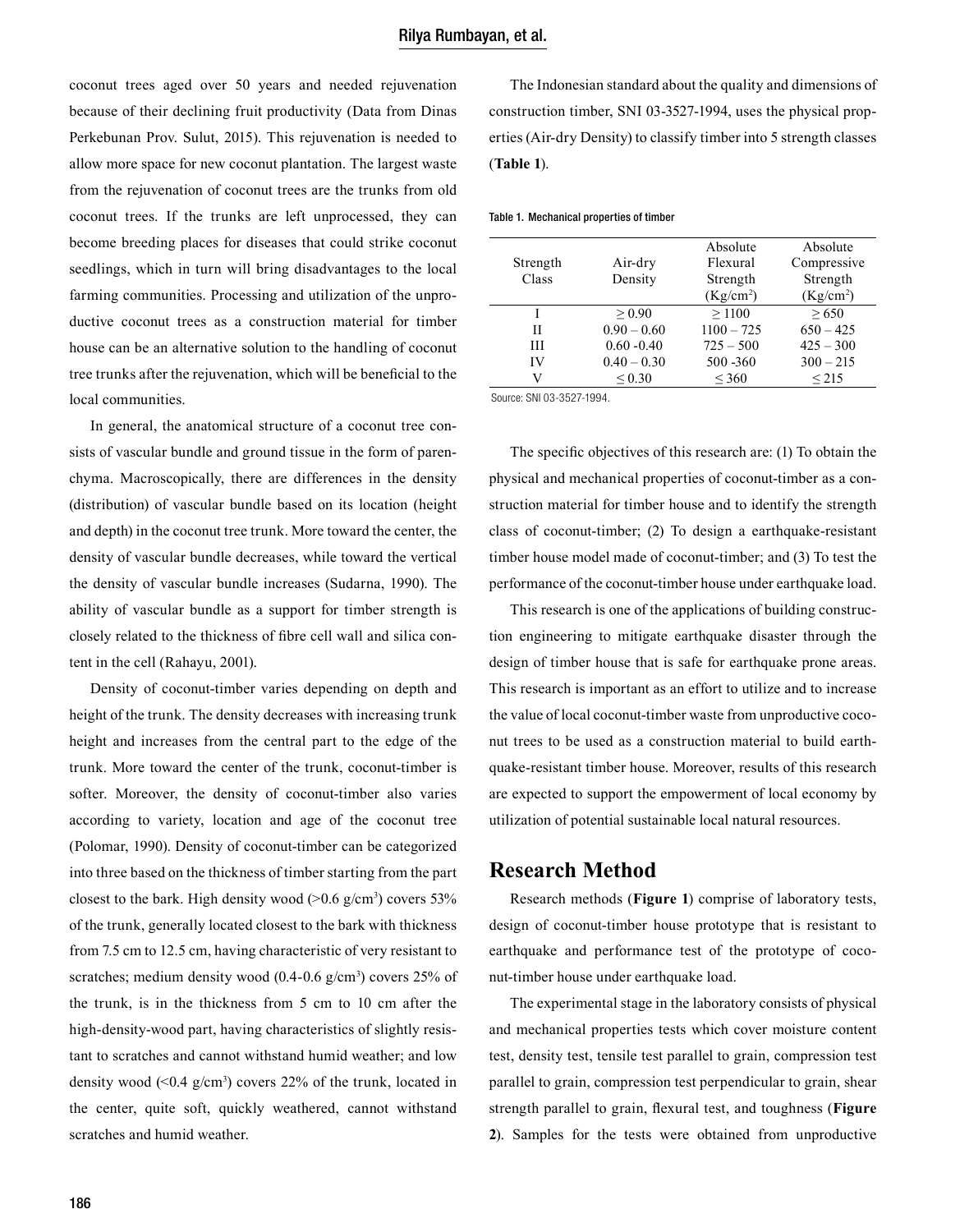coconut trees from Minahasa Selatan region in North Sulawesi. Total numbers of samples were 791. Experimental tests were performed at the Civil Engineering Material Testing Laboratory and Mechanical Engineering Material Testing Laboratory, Manado State Polytechnic. Test methods were based on the American Standard Testing Material (ASTM) D143-09. Results from this experimental stage were used as references in design stage of a 6m x 6m model of coconut-timber house.

The design stage of the prototype includes the drawing of design plan of the timber house and calculation of coconut-timber structural elements. The design stage was performed in

accordance to design principles and standards of building model by considering earthquake load. Preparation of dimensions of structural elements which consist of beam, column, floor panel, wall panel and roof was performed after the structural analysis calculation.

The next stage was testing of the performance of coconut-timber house prototype. Performance test of structure was done by analysis of the structure under earthquake load with simulation of structural model. The software used for the simulation was ETABS (Structural software for building analysis and design).



Fig. 1. Research Method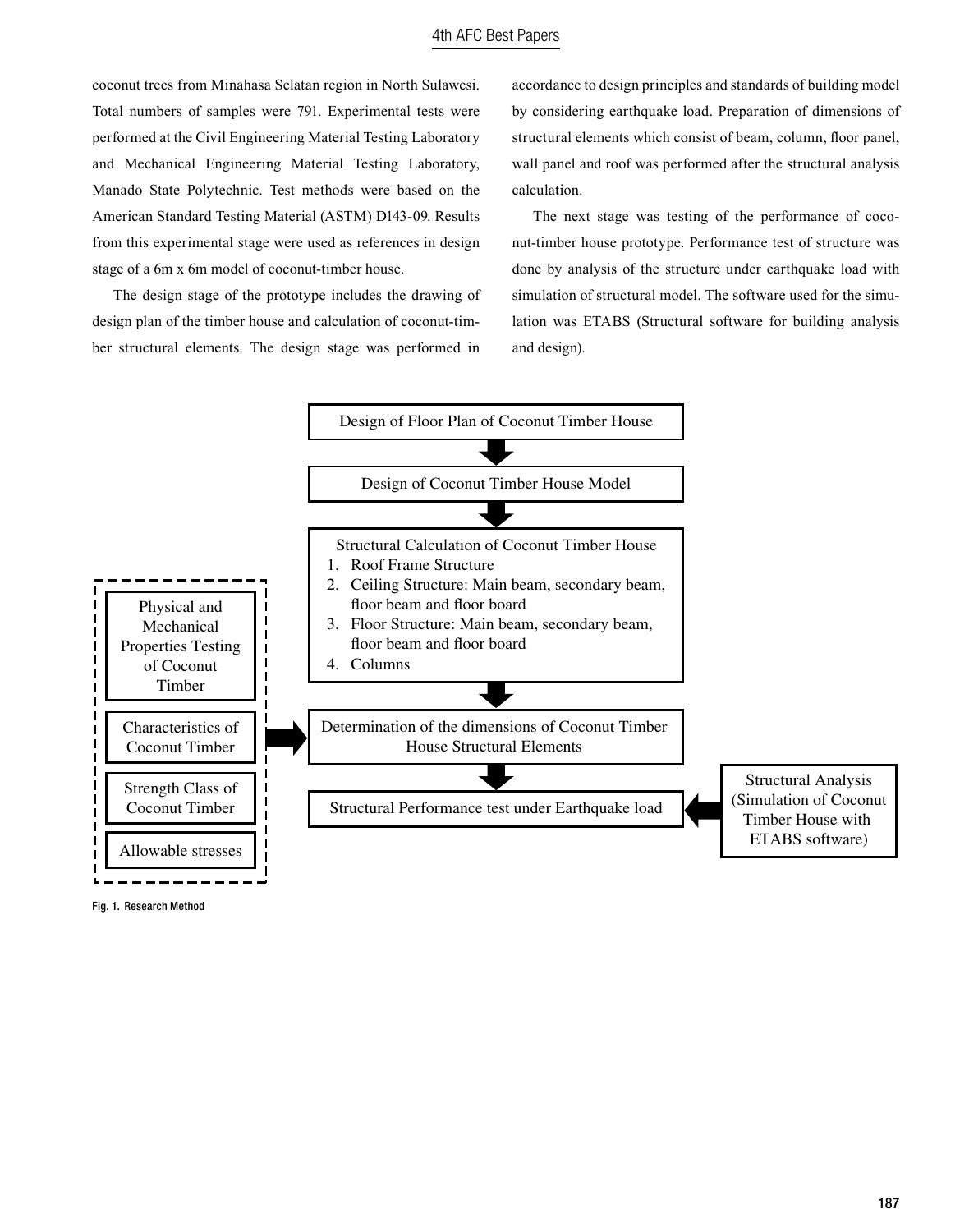#### Rilya Rumbayan, et al.



Fig. 2. Mechanical properties tests of coconut-timber at the Material Testing Laboratory, Manado State Polytechnic

# **Results**

### *A. Characteristics of coconut-timber as timber house construction material.*

The experimental test results are presented in **Table 2**.

According to the categories of timber strength classification in SNI 03-3527-1994, the strength class of coconut-timber is as follow:

- The air-dry density is in the range of strength class I and II, therefore can be used as structural timber, which usage requires calculation of load.
- The compressive strength parallel to grain is in the range of strength class III, therefore can be used as non-structural timber, which usage does not require calculation of load.
- The flexural strength is in the range of strength class III to IV, therefore can be used as auxiliary building material or temporary building.

Table 2. Test results from the mechanical properties tests in the laboratory

| No.            | Characteristics of coconut-timber           | Test result |
|----------------|---------------------------------------------|-------------|
| 1              | Modulus of Elasticity ( $kg/cm2$ )          | 67000       |
| $\overline{c}$ | Flexural strength $\frac{kg}{cm^2}$         | 458.66      |
| 3              | Compressive strength parallel to grain      | 399.3       |
|                | (kg/cm <sup>2</sup> )                       |             |
| 4              | Compressive strength perpendicular to       | 179.79      |
|                | grain $(kg/cm2)$                            |             |
| 5              | Shear strength parallel to grain $(kg/cm2)$ | 65.13       |
| 6              | Density $(\text{gr/cm}^3)$                  | 0.9         |
| 7              | Moisture content $(\% )$                    | 15.95       |
| 8              | Tensile strength – parallel to the grain    | 44760.1     |
|                | (kg/cm <sup>2</sup> )                       |             |
| 9              | Toughness (kgf)                             | 424.74      |

### *B. Structural Design and Floor Plan of Coconut-timber House.*

Results of structural design of a coconut-timber house with a floor plan size of 6 m x 6 m are shown in **Figure 3**.

The result of the design of a coconut-timber house model is shown in **Figure 4**.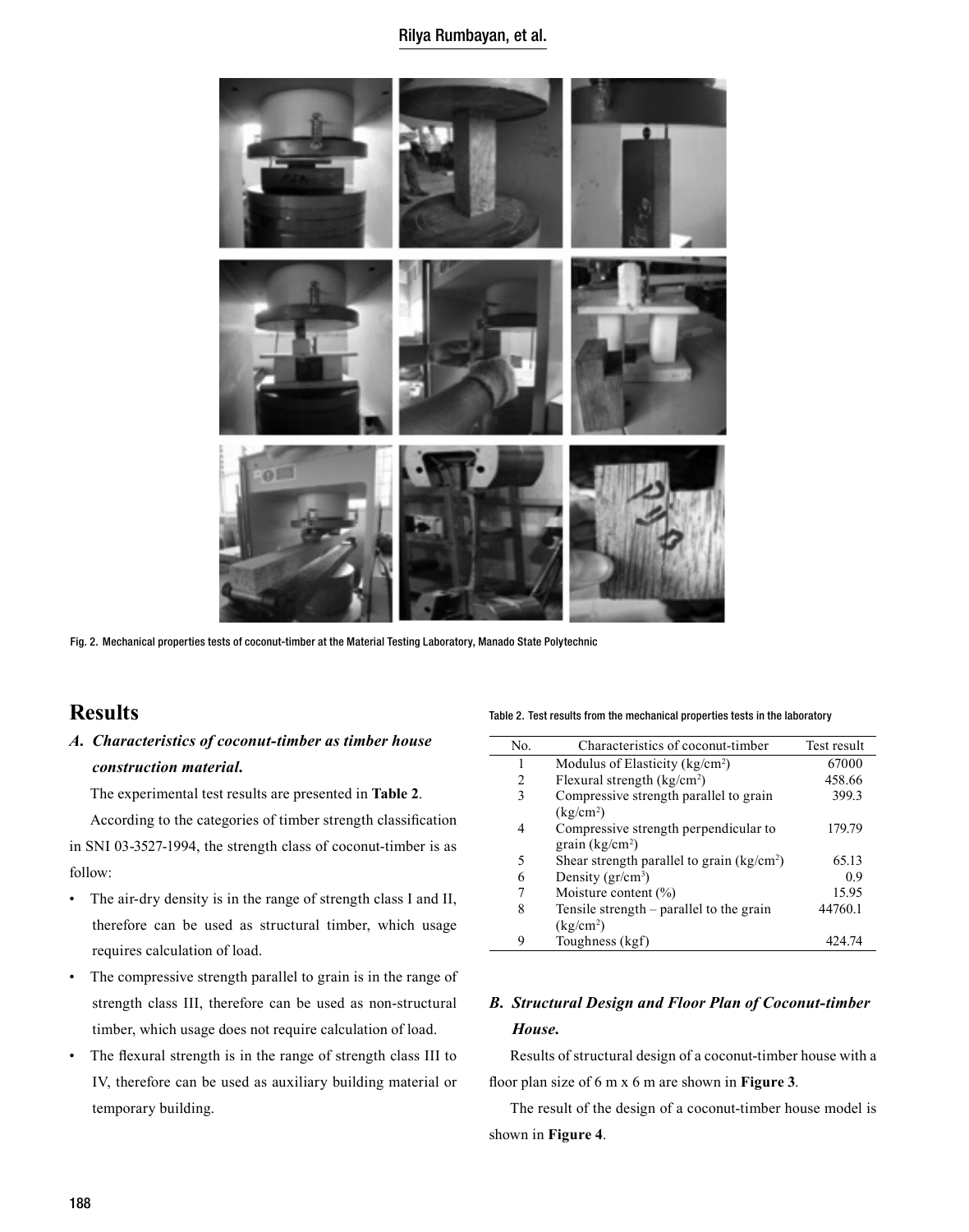#### 4th AFC Best Papers



Fig. 3. Design of coconut-timber house: (A). Floor Plan; (B). Portal Frame X-axis; and (C). Portal Frame Y-axis.



Fig. 4. Design drawing and model of coconut-timber house.

# *C. Calculation of the dimensions of Structural Elements of Coconut-timber House*

Structural calculation of coconut-timber house includes roof frame structure, ceiling structure: main beam, secondary beam, floor beam and floor board, floor structure: main beam, secondary beam, floor beam and floor board, and columns. Determination of the dimensions of coconut-timber house structural elements was performed in accordance to design principles, standards and implementation methods building model construction by considering earthquake load. Design results of dimensions of the coconut-timber house structural elements are presented in **Table 3**.

#### *D. Structural Analysis of coconut-timber house structure under earthquake load.*

Structural performance test is done by analysis of structure under earthquake load with simulation of structural model. The software used for this simulation process is ETABS (Structural software for building analysis and design). The sway mode caused by earthquake on the frame structure of coconut-timber house generated by ETABS software can be seen in **Figure 5**. Result from the structural analysis of the frame structure of coconut-timber house under earthquake load with ETABS software shows that the construction is safe under earthquake load.

Table 3. Calculation result of the dimensions of coconut-timber house structural elements

| No.          | Construction  | Element        | Dimension                |
|--------------|---------------|----------------|--------------------------|
|              | Roof truss    | Compression    | $b=8$ cm and $h=12$ cm   |
|              |               | <b>Tension</b> | $b=8$ cm and $h=12$ cm   |
| 2            | Ceiling       | Main beam      | $b=10$ cm and $h=18$ cm  |
|              |               | Secondary beam | $b=10$ cm and $h=18$ cm  |
|              |               | Floor beam     | $b=5$ cm and $h=10$ cm   |
|              |               | Floor boards   | $b=25$ cm and $h=2.5$ cm |
| $\mathbf{R}$ | Floor         | Main beam      | $h=15$ cm and $h=20$ cm  |
|              |               | Secondary beam | $h=15$ cm and $h=20$ cm  |
|              |               | Floor beam     | $b=5$ cm and $h=10$ cm   |
|              |               | Floor boards   | $b=25$ cm and $h=2.5$ cm |
| 4            | Upper columns |                | $b=15$ cm and $h=15$ cm  |
|              | Lower columns |                | $b=15$ cm and $h=15$ cm  |



coconut-timber house (generated with ETABS)